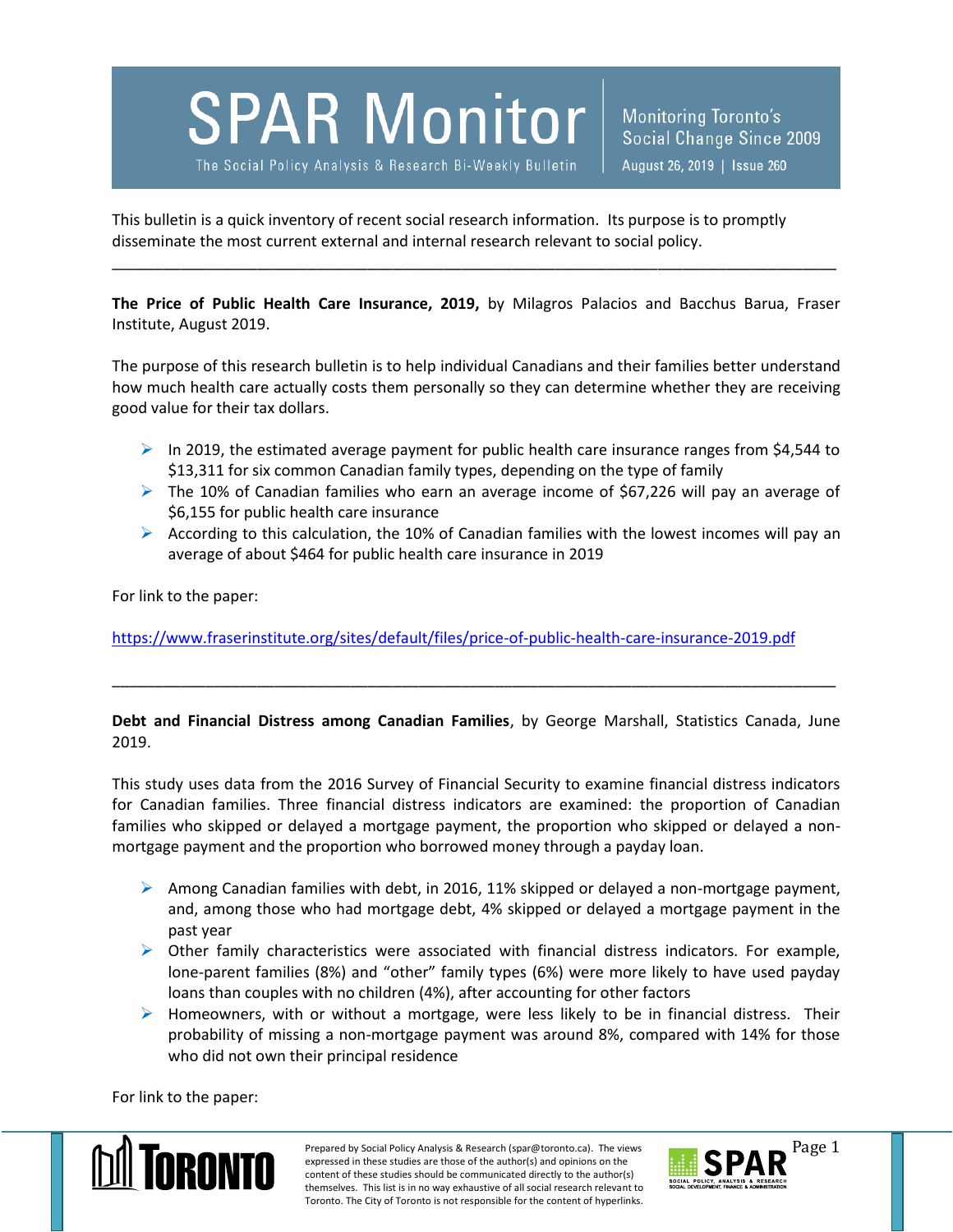## **Housing Statistics Portal**, by Statistics Canada, August 2019.

This web application provides access to key housing market indicators for Canada and allows users to view geographical rankings for each housing market indicator and to create useful reports, interactive maps and charts for comparative analysis.

\_\_\_\_\_\_\_\_\_\_\_\_\_\_\_\_\_\_\_\_\_\_\_\_\_\_\_\_\_\_\_\_\_\_\_\_\_\_\_\_\_\_\_\_\_\_\_\_\_\_\_\_\_\_\_\_\_\_\_\_\_\_\_\_\_\_\_\_\_\_\_\_\_\_\_\_\_\_\_\_\_\_\_\_\_

- $\triangleright$  Canada had \$2,139 billion of residential and \$2,240B of non-residential housing stock in 2017
- $\triangleright$  The homeownership rate was 67.8% in 2016
- $\geq 24.1\%$  of households spend more than 30% of their income on shelter costs

For link to the portal:

<https://www.statcan.gc.ca/eng/subjects-start/housing>

**Building Inclusive Cities Case Study**, by Dr. Zhixi Zhuang, Cities of Migration & Ryerson University, 2018.

\_\_\_\_\_\_\_\_\_\_\_\_\_\_\_\_\_\_\_\_\_\_\_\_\_\_\_\_\_\_\_\_\_\_\_\_\_\_\_\_\_\_\_\_\_\_\_\_\_\_\_\_\_\_\_\_\_\_\_\_\_\_\_\_\_\_\_\_\_\_\_\_\_\_\_\_\_\_\_\_\_\_\_\_\_

It has become imperative for municipalities to understand the dynamics and complexity of the global migration phenomenon and tackle the challenges and opportunities it presents locally. This reports the key takeaways from Toronto's planning practices as part of the Building Inclusive Cities initiative.

- $\triangleright$  A successful welcoming community ensures all members have equal access to municipal resources, infrastructure, facilities, and services, equal rights to use of public spaces, and equal representation in decision-making processes
- $\triangleright$  An equity-embedded planning system ensures the well-being and long-term resilience of the community at-large
- $\triangleright$  This equity-based civic engagement approach brings people into the centre of city-building, which is an important component of shaping a more inclusive city

For link to the paper:

[http://citiesofmigration.ca/wp-content/uploads/2018/07/Building-Inclusive-Cities-Toronto-Case-](http://citiesofmigration.ca/wp-content/uploads/2018/07/Building-Inclusive-Cities-Toronto-Case-Study_Final-Digital-Version-V2.pdf)[Study\\_Final-Digital-Version-V2.pdf](http://citiesofmigration.ca/wp-content/uploads/2018/07/Building-Inclusive-Cities-Toronto-Case-Study_Final-Digital-Version-V2.pdf)

**Everyone Counts 2018: Highlights, Preliminary Results from the Second Nationally Coordinated Pointin-Time Count of Homelessness in Canadian Communities,** by Employment and Social Development Canada, 2019.

\_\_\_\_\_\_\_\_\_\_\_\_\_\_\_\_\_\_\_\_\_\_\_\_\_\_\_\_\_\_\_\_\_\_\_\_\_\_\_\_\_\_\_\_\_\_\_\_\_\_\_\_\_\_\_\_\_\_\_\_\_\_\_\_\_\_\_\_\_\_\_\_\_\_\_\_\_\_\_\_\_\_\_\_\_

Across the 61 communities, 19,5361 people were surveyed experiencing homelessness in unsheltered locations, shelters, transitional housing, staying with others, hotels or motels, health or corrections systems, and in unknown locations. The results of each analysis includes all of those who provided a response to each question.